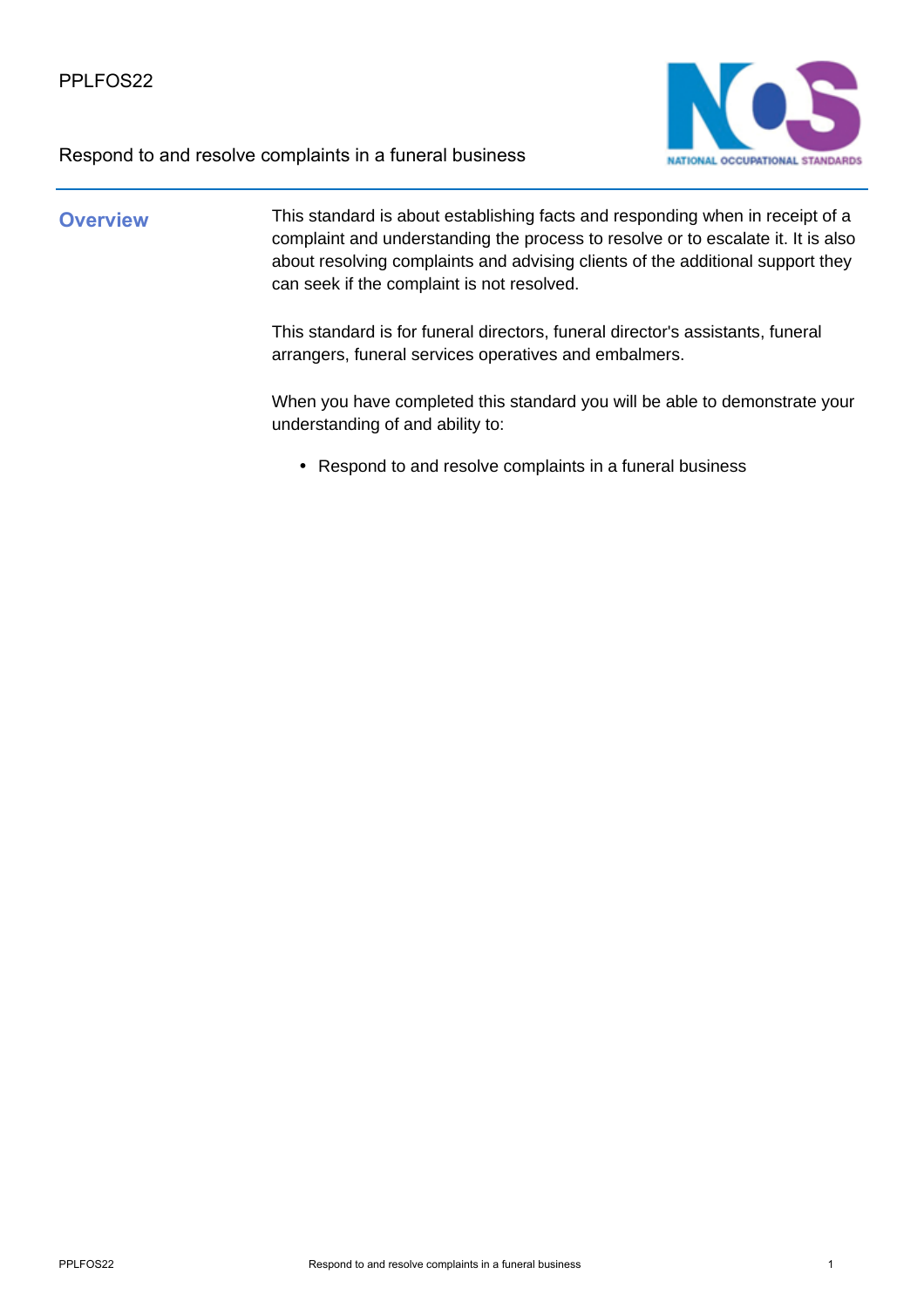

### **Performance criteria**

*You must be able to:*

- 1. comply with relevant codes of practice, relevant legislation and your funeral business' policies, procedures and timelines when complaints are made
- 2. respond, acknowledge and accurately record receipt of the complaint according to your funeral business' procedures
- 3. use effective two-way communication to identify the nature of the complaint
- 4. advise the complainant of actions to be taken to investigate if the complaint cannot be resolved immediately
- 5. resolve the complaint in optimum time when it is in your authority to do so
- 6. escalate any complaints that are outside your authority to the appropriate person or third party
- 7. ensure regular communication with the complainant is maintained within your funeral business' required timelines
- 8. inform the relevant people of any decision reached within required timescales, explaining further solutions
- 9. update the complaints record in line with your funeral business' processes and procedures
- 10. when a complaint cannot be resolved advise the complainant of their right to contact the following:
	- a funeral arbitration service
	- other authorities
	- local support services
	- citizens advice
	- trading standards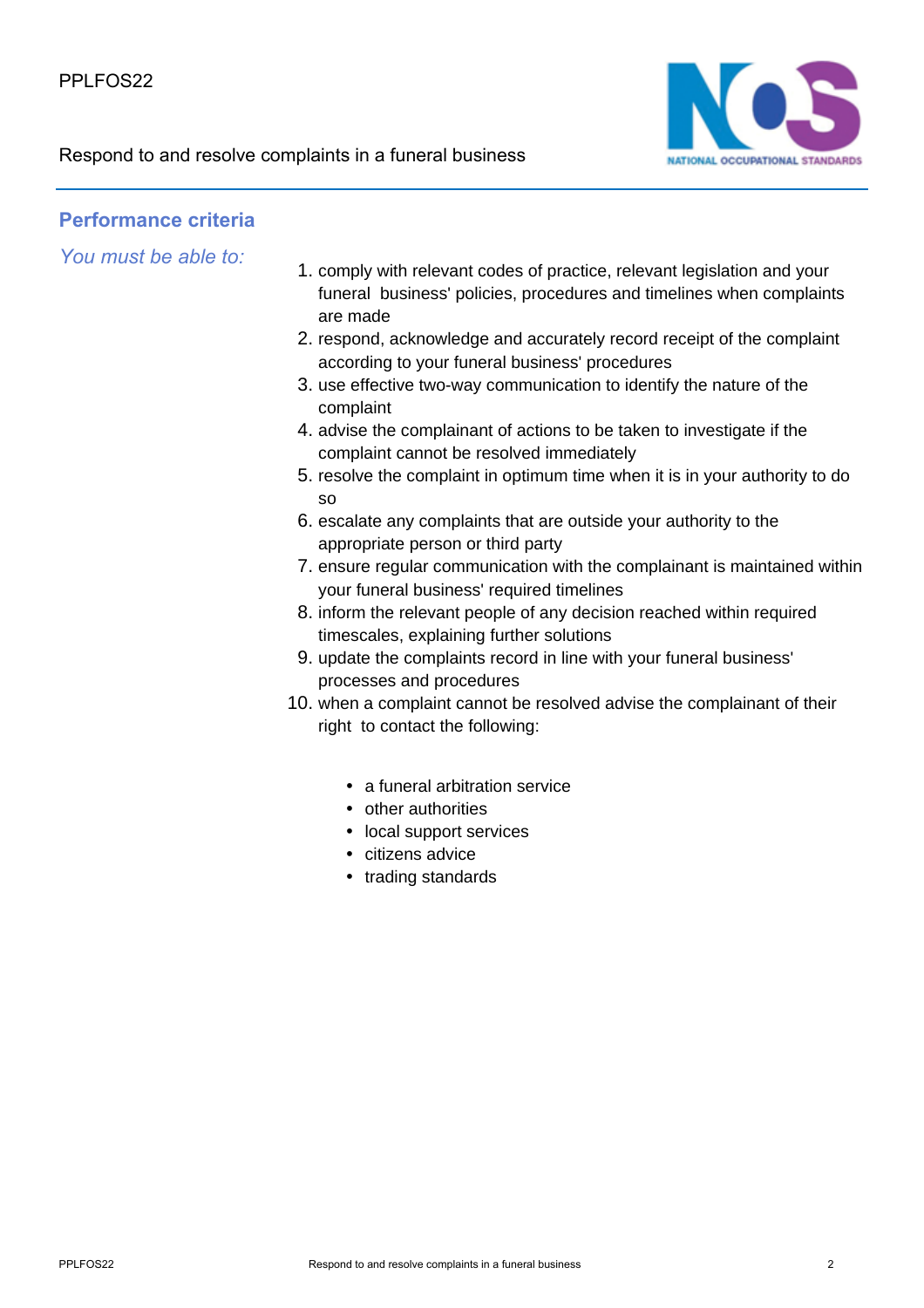



## **Knowledge and understanding**

*You need to know and understand:*

- 1. which codes of practice, relevant legislation and your funeral business' policies, procedures and timelines that relate to the client's right to complain
- 2. what records to keep when in receipt of a complaint
- 3. the appropriate responses to a client's complaint
- which questioning techniques to use to identify the nature of the 4. complaint
- 5. why it is important to resolve the complaint in optimum time when it is within your authority to do so
- 6. what actions to be taken to investigate further if the complaint cannot be resolved immediately
- 7. who to contact if the complaint is beyond your authority to resolve
- 8. why regular communication with the complainant should be maintained
- 9. who to inform of any decision reached within required timescales, explaining further solutions
- 10. why it is important to update the complaints record in line with your funeral business' processes and procedures
- 11. when complaints are not resolved what are the roles of the following;
	- a funeral arbitration Service
	- other authorities
	- local support services
	- citizens advice
	- trading standards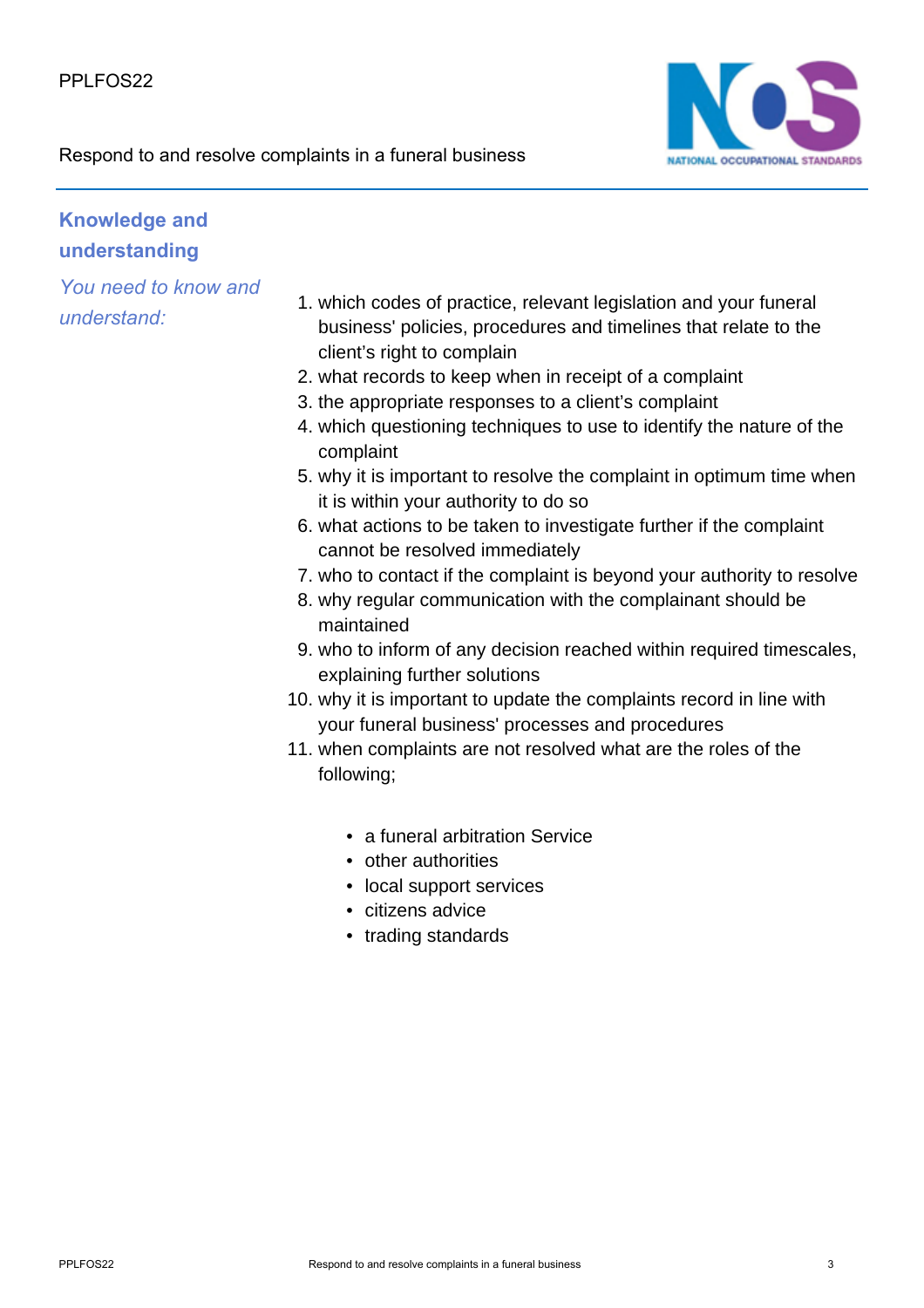

### Links to other NOS The standards in the funeral operations suite should be complemented by pan-sector standards such as working relationships, business, administration and resource management, as well as any other specific requirements of the employer.